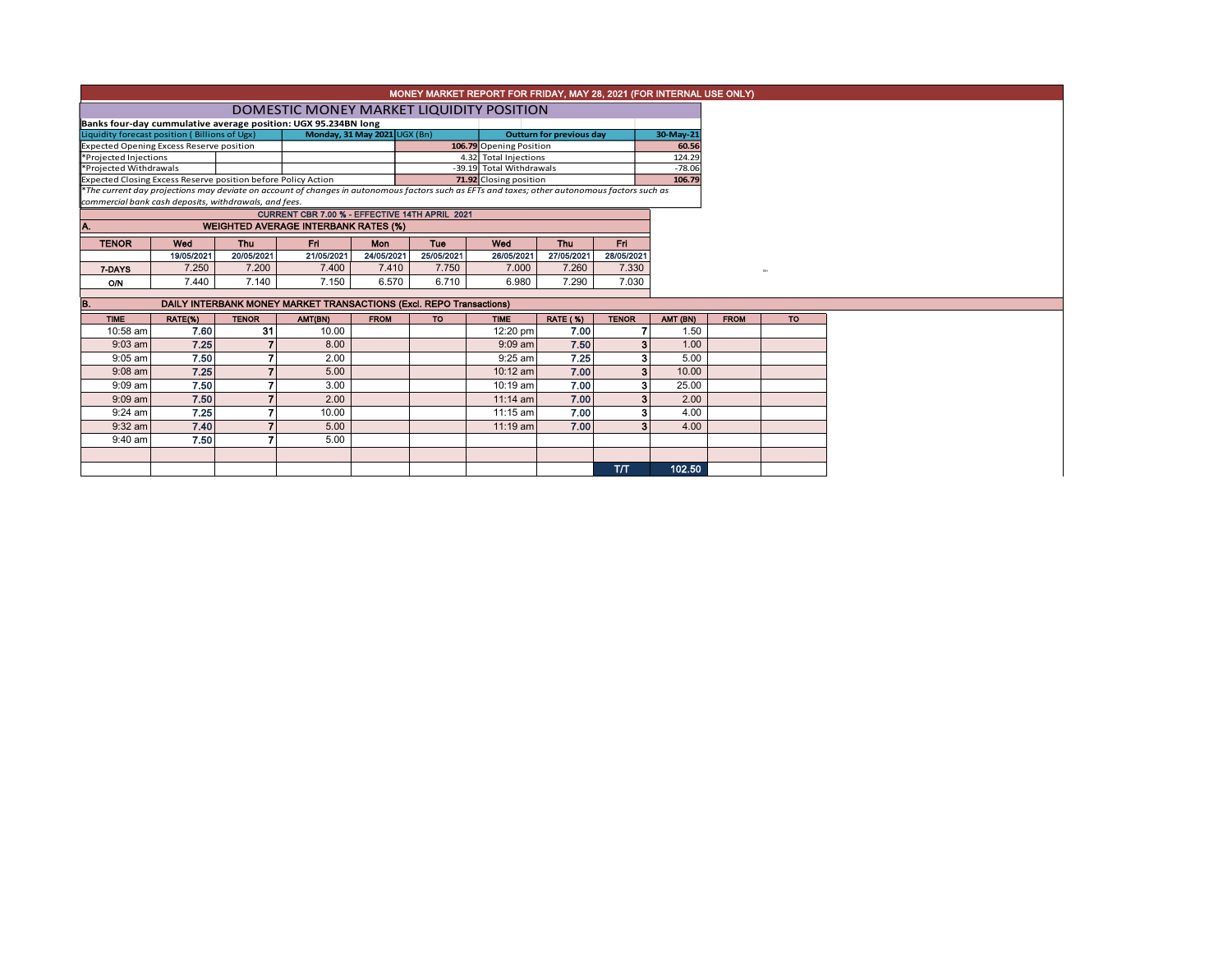C. CBR AND THE 7- DAY WAR INTERBANK RATES 9.000 8.000 7.000 <u> Albanyola alba</u>  $1.11$  $\mathcal{L}^{\text{in}}$  , and  $\mathcal{L}^{\text{out}}$ 6.000 5.000 4.000 05/05/2021 06/05/2021 07/05/2021 10/05/2021 11/05/2021 14/05/2021 17/05/2021 18/05/2021 19/05/2021 20/05/2021 21/05/2021 24/05/2021 25/05/2021 25/05/2021 27/05/2021 28/05/2021 • Overnight WAR -7-day WAR - CBR rate - Upper bound -Lower bound D. MONETARY POLICY OPERATIONS MATURITIES PROFILE: (04-JUNE 2021 – 01-JULY 2021) DATE FRI THUR THUR THUR THUR TOTAL

| <b>IDATE</b>     | FRI       | <b>THUR</b> | THUR .                                                                          | <b>THUR</b>                  | <b>THUR</b>              | <b>TOTAL</b> |  |
|------------------|-----------|-------------|---------------------------------------------------------------------------------|------------------------------|--------------------------|--------------|--|
|                  | 04-Jun-21 | 10-Jun-21   | 17-Jun-21                                                                       | 24-Jun-21                    | 01-Jul-21                |              |  |
| <b>REPO</b>      | 950.46    | -           | -                                                                               | $\qquad \qquad \blacksquare$ | $\overline{\phantom{a}}$ | 950.46       |  |
| <b>REV REPO</b>  | ۰         | -           | ۰                                                                               | $\,$                         | $\overline{\phantom{a}}$ | -            |  |
| <b>DEPO AUCT</b> | 137.30    | 39.10       | 72.10                                                                           | 139.30                       | 506.30                   | 894.10       |  |
| <b>TOTALS</b>    | 1.087.76  | 39.10       | 72.10                                                                           | 139.30                       | 506.30                   | 1.844.56     |  |
|                  |           |             | Total O/S Deposit Auction balances held by BOU up to 22 JULY 2021: UGX 1,239 BN |                              |                          |              |  |

Total O/S Repo, Reverse Repo & Deposit Auction balances held by BOU: UGX 2,190 BN

|                                                   | (EI) STOCK OF TREASURY SECURITIES                                                     |             |                  |            | Eii)<br><b>MONETARY POLICY MARKET OPERATIONS</b> |                                                |               |            |              |                 |  |  |  |  |
|---------------------------------------------------|---------------------------------------------------------------------------------------|-------------|------------------|------------|--------------------------------------------------|------------------------------------------------|---------------|------------|--------------|-----------------|--|--|--|--|
|                                                   | LAST TBIILS ISSUE DATE: 20-MAY-2021                                                   |             |                  |            |                                                  | (VERTICAL REPOS, REV-REPOS & DEPOSIT AUCTIONS) |               |            |              |                 |  |  |  |  |
|                                                   | On-the-run O/S T-BILL STOCKs (Bns-UGX)                                                |             | 6,088.99         | 31/05/2021 | OMO                                              | <b>ISSUE DATE</b>                              | <b>AMOUNT</b> | <b>WAR</b> | <b>RANGE</b> | <b>TENOR</b>    |  |  |  |  |
| 19,201.78<br>On-the-run O/S T-BONDSTOCKs(Bns-UGX) |                                                                                       |             |                  |            | <b>REPO</b><br>31/05/2021                        | 04-May                                         | 187.50        | 7.000      |              | 2               |  |  |  |  |
|                                                   | <b>TOTAL TBILL &amp; TBOND STOCK- UGX</b>                                             |             | 25,290.77        |            | <b>DAUT</b>                                      | 06-May -                                       | 40.07         | 7.280      |              | 29              |  |  |  |  |
| O/S=Outstanding                                   |                                                                                       |             |                  |            | <b>DAUT</b>                                      | $06$ -May                                      | 500.38        | 7.717      |              | 56              |  |  |  |  |
| <b>MATURITY</b>                                   | <b>TOTAL STOCK</b><br><b>YTM (%)</b>                                                  |             | <b>CHANGE IN</b> |            | <b>REPO</b>                                      | $06$ -May $\vert$ -                            | 425.00        | 7.000      |              | $\overline{7}$  |  |  |  |  |
|                                                   | (BN UGX)                                                                              | AT CUT OFF* | <b>YTM (+/-)</b> |            | <b>REPO</b>                                      | $10$ -May $-$                                  | 600.50        | 7.000      |              | 3               |  |  |  |  |
| 91                                                | 72.06                                                                                 | 7.003       | 0.083            |            | <b>REPO</b>                                      | 11-May                                         | 283.00        | 7.000      |              | $\overline{2}$  |  |  |  |  |
| 182                                               | 403.16                                                                                | 9.501       | $-0.248$         |            | <b>DAUT</b>                                      | $14$ -May $-$                                  | 26.75         | 7.662      |              | 55              |  |  |  |  |
| 364                                               | 5.613.76                                                                              | 10.700      | $-0.700$         |            | <b>DAUT</b>                                      | $14$ -May $-$                                  | 9.95          | 7.326      |              | 27              |  |  |  |  |
| 2YR                                               |                                                                                       | 13.000      | $-0.550$         |            | <b>REPO</b>                                      | 14-May                                         | 742.00        | 7.000      |              | $6\phantom{1}6$ |  |  |  |  |
| 3YR                                               |                                                                                       | 12.800      | $-1.197$         |            | <b>REPO</b>                                      | 17-Mayl-                                       | 95.00         | 7.000      |              | 3               |  |  |  |  |
| 5YR                                               | 1.589.27                                                                              | 15.100      | $-1.400$         |            | <b>DAUT</b>                                      | 20-May                                         | 278.96        | 7.536      |              | 56              |  |  |  |  |
| <b>10YR</b>                                       | 9.147.22                                                                              | 15.970      | $-0.030$         |            | <b>DAUT</b>                                      | 20-May -                                       | 2.98          | 7.328      |              | 28              |  |  |  |  |
| 15YR                                              | 7.447.58                                                                              | 14.400      | $-1.700$         |            | <b>REPO</b>                                      | $20$ -May                                      | 441.00        | 7.000      |              | $\overline{7}$  |  |  |  |  |
| <b>20YR</b>                                       | 1.017.70                                                                              | 16.990      | $-0.510$         |            | <b>REPO</b>                                      | 21-May -                                       | 305.00        | 7.000      |              | 6               |  |  |  |  |
|                                                   | Cut OFF is the lowest price/ highest yield that satisfies the auction awarded amount. |             |                  |            | <b>REPO</b>                                      | 25-May                                         | 222.09        | 7.000      |              | $\overline{2}$  |  |  |  |  |
|                                                   |                                                                                       |             |                  |            | <b>REPO</b>                                      | 26-May -                                       | 136.00        | 7.000      |              | 1               |  |  |  |  |
|                                                   |                                                                                       |             |                  |            | <b>DAUT</b>                                      | 27-May -                                       | 35.70         | 7.649      |              | 56              |  |  |  |  |
|                                                   |                                                                                       |             |                  |            | <b>DAUT</b>                                      | 27-May -                                       | 44.05         | 7.316      |              | 28              |  |  |  |  |
|                                                   |                                                                                       |             |                  |            | <b>REPO</b>                                      | 27-Mayl-                                       | 949.00        | 7.000      |              | 8               |  |  |  |  |
|                                                   |                                                                                       |             |                  |            |                                                  | WAR-Weighted Average Rate                      |               |            |              |                 |  |  |  |  |